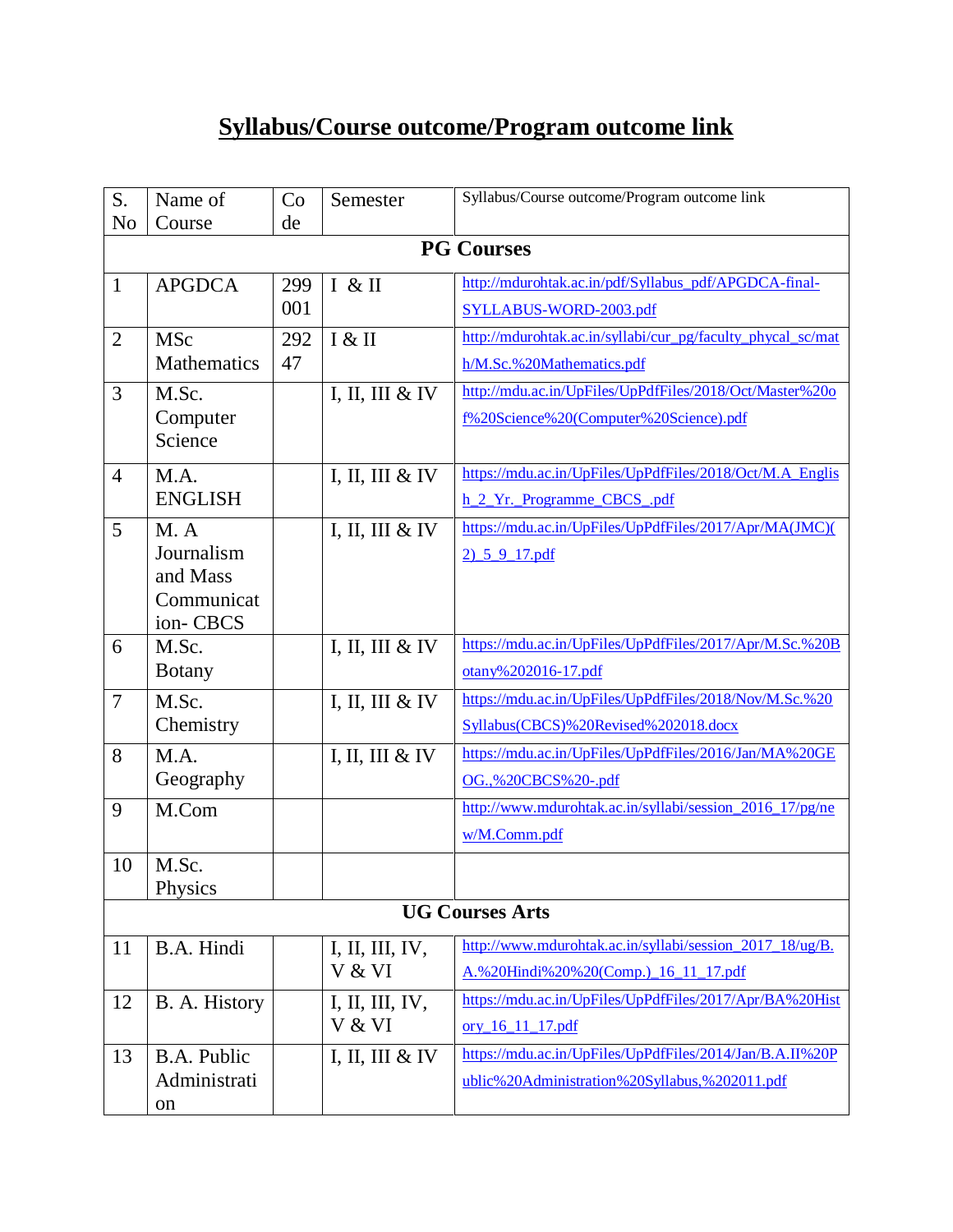| 14 | B.A.                     | I& II                     | http://www.mdurohtak.ac.in/pdf/Syllabus_pdf/Under%20gr                                                    |
|----|--------------------------|---------------------------|-----------------------------------------------------------------------------------------------------------|
|    | Geography                |                           | aduate%20courses/B.A.%20(Geography)%20%20Int.%20A                                                         |
|    |                          |                           | ss-10%20Marks%201st%20to%206th%202010-                                                                    |
|    |                          |                           | 11%20onwards.pdf                                                                                          |
| 15 | B.A.                     | III & IV                  | http://www.mdurohtak.ac.in/pdf/Syllabus_pdf/Under%20gr                                                    |
|    | Geography                |                           | aduate%20courses/B.A.%20(Geography)%20%20Int.%20A                                                         |
|    |                          |                           | ss-10%20Marks%201st%20to%206th%202010-                                                                    |
|    |                          |                           | 11%20onwards.pdf                                                                                          |
| 16 | B.A.                     | V & VI                    | http://www.mdurohtak.ac.in/pdf/Syllabus_pdf/Under%20gr                                                    |
|    | Geography                |                           | aduate%20courses/B.A.%20(Geography)%20%20Int.%20A                                                         |
|    |                          |                           | ss-10%20Marks%201st%20to%206th%202010-                                                                    |
|    |                          |                           | 11%20onwards.pdf                                                                                          |
| 17 | B.A.                     | I, II, III, IV,           | https://mdu.ac.in/UpFiles/UpPdfFiles/2017/Apr/B.A.%20(P                                                   |
|    | Political                | V & VI                    | olitical%20Science)_10_7_17.pdf                                                                           |
|    | Science                  |                           | https://mdu.ac.in/UpFiles/UpPdfFiles/2016/Jan/BA(JNM)%                                                    |
| 18 | <b>BA</b><br>(Journalism | I, II, III, IV,<br>V & VI | 20Elective.PDF                                                                                            |
|    | & Mass                   |                           |                                                                                                           |
|    | Communicat               |                           |                                                                                                           |
|    | ion) Elective            |                           |                                                                                                           |
|    | Paper                    |                           |                                                                                                           |
| 19 | B.A.J.M.C                | I, II, III, IV,           | https://mdu.ac.in/UpFiles/UpPdfFiles/2015/Jan/BJMC_2015                                                   |
|    | (Journalism<br>and Mass  | V & VI                    | -16_complete_syllabus2015%20(1).pdf                                                                       |
|    | Communicat               |                           |                                                                                                           |
|    | ion)                     |                           |                                                                                                           |
| 20 | <b>B.Sc.</b> Sports      | I, II, III, IV,           | http://www.mdurohtak.ac.in/pdf/Syllabus_pdf/Under%20gr                                                    |
|    | Science                  | V & VI                    | aduate%20courses/B.Sc.(Sports%20Science)%203rd%20to                                                       |
|    |                          |                           | %204th%20Sem.%20Session%202011-12.pdf                                                                     |
|    |                          |                           |                                                                                                           |
| 21 | <b>B.</b> A.             | I, II, III, IV,           | http://www.mdurohtak.ac.in/pdf/Syllabus_pdf/BA%20(Phys                                                    |
|    | Physical                 | V & VI                    | ical%20Education).pdf                                                                                     |
|    | Education                |                           |                                                                                                           |
| 22 | B.A.<br>Economics        | 1 & 1                     | https://mdu.ac.in/UpFiles/UpPdfFiles/2017/Apr/BA%20Eco<br>nomics(Pass)%201st%20&%202nd%20Sem_16_11_17.pdf |
|    |                          |                           |                                                                                                           |
|    |                          |                           | https://mdu.ac.in/UpFiles/UpPdfFiles/2017/Apr/BA%20Eco                                                    |
| 23 | B.A.<br>Economics        | III & IV                  |                                                                                                           |
|    |                          |                           | nomic%203rd%20and%204th%20Semesters_16_11_17.pdf                                                          |
| 24 | B.A.                     | I, II, III, IV,           | http://mdurohtak.ac.in/syllabi/session_2018_19/ug/BA%20                                                   |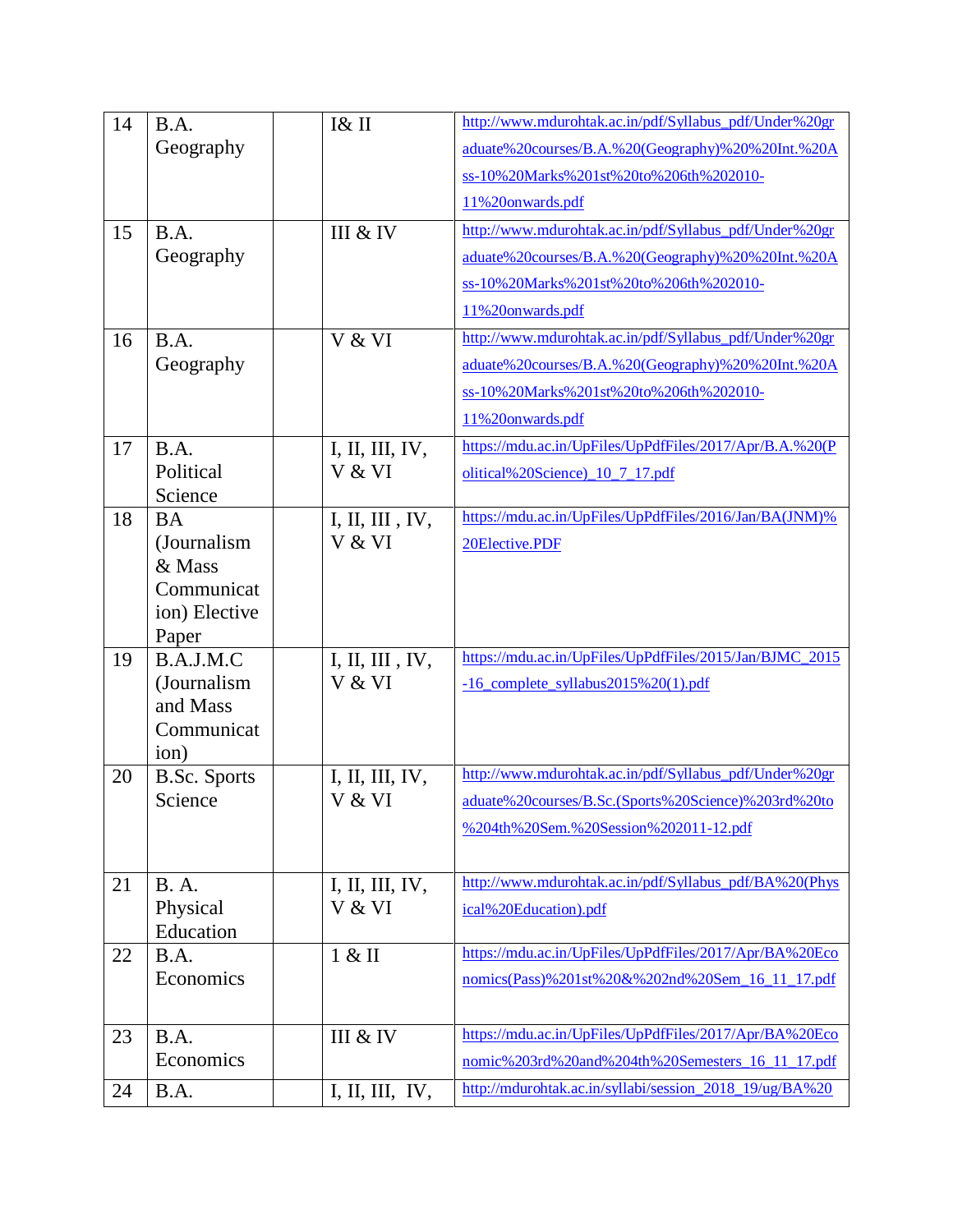|                                    | Mathematics         | V & VI          | Matheamatics 21 8 18.pdf                                 |  |  |
|------------------------------------|---------------------|-----------------|----------------------------------------------------------|--|--|
| 25                                 | B.A.                | V & VI          | https://mdu.ac.in/UpFiles/UpPdfFiles/2017/Apr/BA%20Eco   |  |  |
|                                    | Economics           |                 | nomics%205th%20&%206th%20Semesters_16_11_17.pdf          |  |  |
| 26                                 | B.A.                | I, II, III & IV | http://www.mdurohtak.ac.in/syllabi/session 2017 18/ug/B. |  |  |
|                                    | Sanskrit            |                 | A%20(Sanskri)%20Compulsory,%20Elective%20and%20H         |  |  |
|                                    |                     |                 | ons%201st%20to%204th%20Sem%20Session%202011-             |  |  |
|                                    |                     |                 | 12 16 11 17 pdf                                          |  |  |
| 27                                 | B.A.                | I, II, III, IV, | https://mdu.ac.in/UpFiles/UpPdfFiles/2022/Mar/4_03-28-   |  |  |
|                                    | English             | V & VI          | 2022 15-47-34 Bachelor%20of%20Arts%20(I-                 |  |  |
|                                    |                     |                 | VI%20Sem.) 28 3.pdf                                      |  |  |
|                                    |                     |                 | <b>UG Courses Science</b>                                |  |  |
| 28                                 | <b>B.Sc. Botany</b> | I, II, III, IV, | https://mdu.ac.in/UpFiles/UpPdfFiles/2016/Jan/SOE%20an   |  |  |
|                                    |                     | V & VI          | d%20syllabi%20final%202016-                              |  |  |
|                                    |                     |                 | 17B.Sc.%20(Botany)%201st%20to%206th%20Sem%20Pas          |  |  |
|                                    |                     |                 | s.pdf                                                    |  |  |
| 29                                 | B.Sc.               | I, II, III, IV, | https://mdu.ac.in/UpFiles/UpPdfFiles/2017/Apr/B.Sc.%20P  |  |  |
|                                    | Chemistry           | V & VI          | ass%20Course%20Chemistry 25 7 17.pdf                     |  |  |
| 30                                 | B.Sc                | I, II, III, IV, | http://mdurohtak.ac.in/syllabi/session_2018_19/ug/BSc%20 |  |  |
|                                    | Mathematics         | V & VI          | Mathamtics 21 8 18.pdf                                   |  |  |
| 31                                 | B.Sc. Hindi         | III & IV Sem    | http://www.mdurohtak.ac.in/pdf/Syllabus_pdf/B.Sc/B.Sc.%  |  |  |
|                                    |                     |                 | 20(Compulsary)%203rd%20and%204th%20Sem.pdf               |  |  |
| 32                                 | B.Sc                |                 |                                                          |  |  |
|                                    | Physics             |                 |                                                          |  |  |
| 33                                 | B.Sc                |                 | http://www.mdurohtak.ac.in/syllabi/session 2017 18/ug/Sy |  |  |
|                                    | Zoology             |                 | llabus%20BSc%20PassCourse%20Zoology%20wef2016-           |  |  |
|                                    |                     |                 | $17\_25\_7\_17.pdf$                                      |  |  |
|                                    |                     |                 | <b>UG Courses Commerce</b>                               |  |  |
| 34                                 | B. Com              | I, II, III, IV, | http://www.mdurohtak.ac.in/syllabi/session_2018_19/ug/B. |  |  |
|                                    |                     | V & VI          | Com%20Pass%20Scheme%20of%20Examination%20for%            |  |  |
|                                    |                     |                 | 20Secrecy.pdf                                            |  |  |
| <b>UG Courses Computer Science</b> |                     |                 |                                                          |  |  |
| 35                                 | <b>BCA</b>          | I, II, III, IV, | http://mdurohtak.ac.in/syllabi/session 2018 19/ug/BCA%2  |  |  |
|                                    |                     | V & VI          | 0(R)%20Session%202012-13 15 16%20(1) 23 7 18.pdf         |  |  |
| 36                                 | B.Sc                | I,II & H        | http://www.mdurohtak.ac.in/pdf/Syllabus_pdf/Computer%2   |  |  |
|                                    | (Computer)          |                 | 0sc/B.Sc.%20I,%20II%20&%203rd%20%20(Computer%2           |  |  |
|                                    | Science)            |                 | 0Science%20as%20a%20Subject)%20Session%202012-           |  |  |